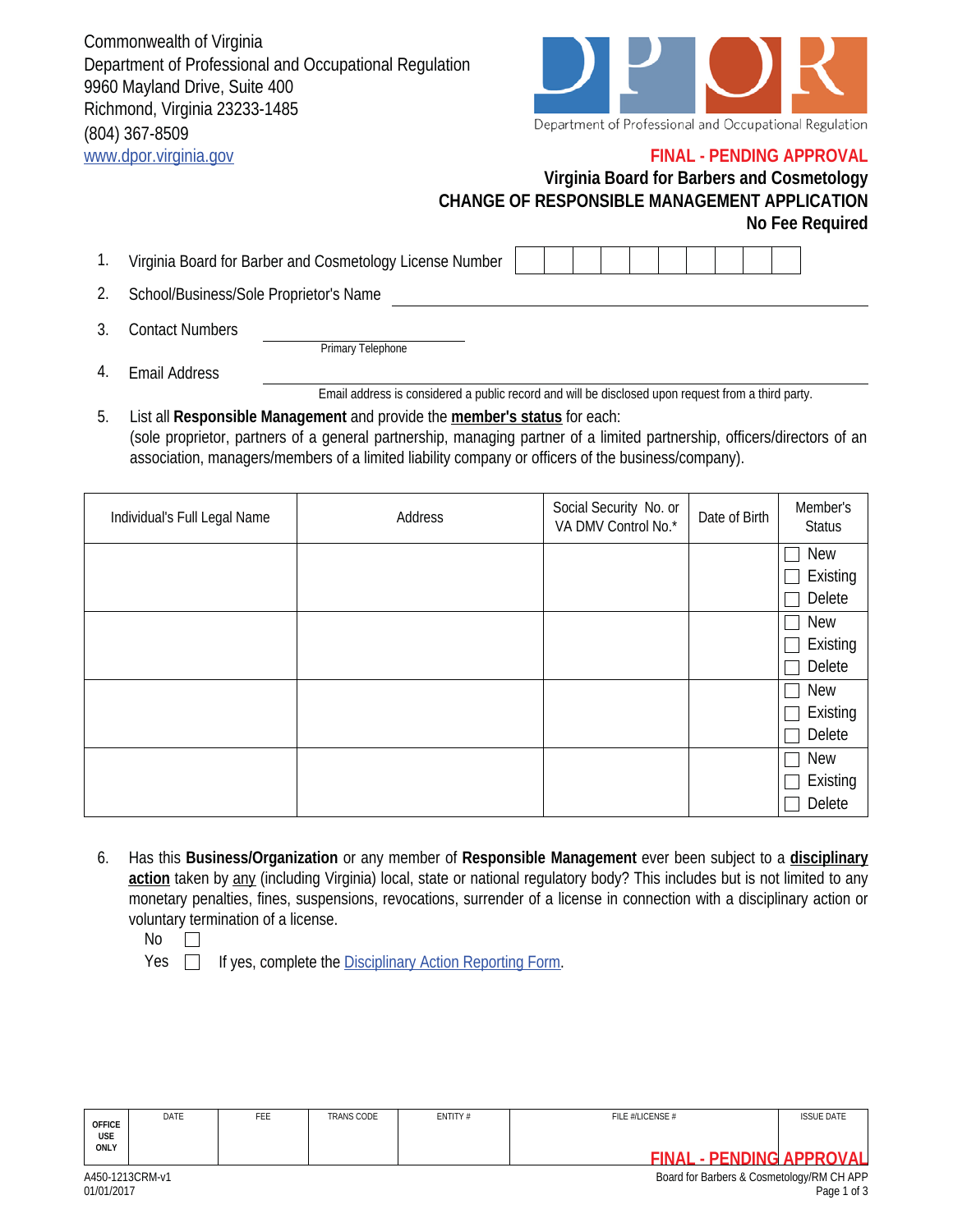- 7. Has this **Business/Organization** or any member of **Responsible Management** ever been refused or **denied** a business, professional or occupational license, certification, or registration as a practitioner or instructor in the fields of barbering, cosmetology, waxing, nail care, esthetics, body-piercing, or tattooing by any (including Virginia) local, state or national regulatory body?
	- No  $\Box$
	- $Yes \Box$  If yes, complete the Denial of Licensure Reporting Form.
- A. Has this **Business/Organization** or any member of **Responsible Management** ever been convicted or found guilty, regardless of the manner of adjudication, in any jurisdiction of the United States of any **felony** within the last 20 years? *Any plea of nolo contendere shall be considered a conviction.* 8.
	- No

Yes  $\Box$ If yes, complete the Criminal Conviction Reporting Form.

B. Has this **Business/Organization** or any member of **Responsible Management** been convicted or found guilty, regardless of the manner of adjudication, in any jurisdiction of the United States of any **misdemeanor** within the last two (2) years? *Any plea of nolo contendere shall be considered a conviction.*

No

 $\perp$ 

Yes  $\Box$ If yes, complete the Criminal Conviction Reporting Form.

- 9. By signing this application, I certify the following statements:
	- I am aware that submitting false information or omitting pertinent or material information in connection with this application will delay processing and may lead to license revocation or denial of license.
	- I will notify the Board of any changes to the information provided in this application prior to receiving the requested license, certification, or registration including, but not limited to any disciplinary action or conviction of a felony or misdemeanor (in any jurisdiction).
	- I authorize the Department to verify information concerning me or any statement in this application from any person, or any source the department may contact. I also agree to present any credentials or documents required or requested by the Department.
	- I authorize any federal, state or local government agency, current or former employer, or other individual or business to release information which may be required for a background investigation.
	- I have read, understand and complied with all the laws of Virginia related to this profession under the provisions of Title 54.1, Chapter 7, of the *Code of Virginia* and the *Virginia Board for Barbers and Cosmetology, Body Piercing, Tattooing, and Esthetics Regulations.*

## **Signatures for all Responsible Management is required:**

(sole proprietor, partners of a general partnership, managing partner of a limited partnership, officers/directors of an association, managers/members of a limited liability company, or officers of a corporation)

| ι. | <b>Print Name</b> | Title |      |
|----|-------------------|-------|------|
|    | Signature         |       | Date |
| 2. | <b>Print Name</b> | Title |      |
|    | Signature         |       | Date |